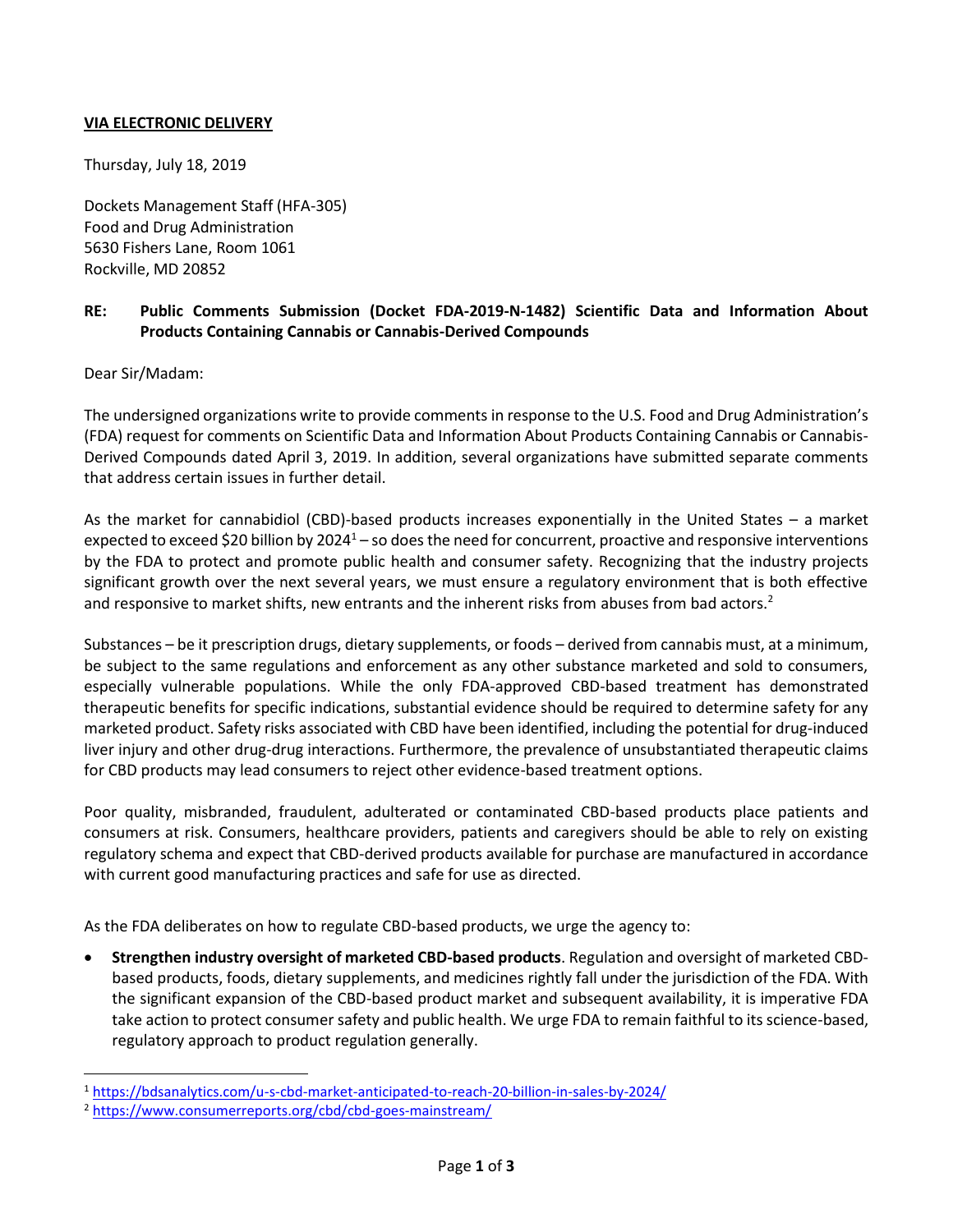- **Establish clear differentiation between FDA-approved medicines for treatment of disease versus consumerfocused products, such as dietary supplements and foods.** This will help support incentives for research and development of FDA-approved cannabis-based medicines and will likely improve the safety and quality of products seeking to enter the market. Amongst other things, concentration limits for both CBD and THC $3$  must be set in order to distinguish an FDA regulated medicine from a dietary supplement/food, or other nonpharmaceutical product.
- **Proceed judiciously in developing regulatory structures without use of enforcement discretion**. We urge the agency to act thoughtfully in the development and implementation of a comprehensive regulatory structure for CBD-based products. Given the complex nature of this burgeoning market, the FDA should be afforded adequate time to solicit public feedback and draft a final rule. In the meantime, however, we urge the agency to not adopt a policy of enforcement discretion. Use of enforcement discretion in this context sends the wrong signal to consumers, who rely on FDA to protect their safety, and to manufacturers and retailers of highquality CBD-based products, who depend on FDA enforcement against bad actors in order to allow a robust, safe CBD market to develop.
- **Create an incentive structure that strongly encourages investment in rigorous CBD product-related research.** An incentive structure is needed to encourage investment in the rigorous research necessary to realize the therapeutic potential of the cannabis plant, develop robust safety and efficacy data on which healthcare professionals and patients can rely, and offer FDA-approved treatment options to patients suffering from serious ailments. This structure should encourage the development of data and standards for all CBD-based products – prescription drugs, dietary supplements, foods, and cosmetics – and include research on safe concentration limits of THC in these products.
- **Implement robust data reporting system, specific to adverse events related to use of CBD-based products.**  Too often consumers, caregivers and healthcare providers either do not know how or simply do not report adverse events. This is true across product categories, but especially relevant today given the state of the CBD product market. Having insight into whether and which CBD products on the market include undisclosed THC or other potentially harmful ingredients – often resulting in consumer harm – will be critical to the development of appropriate interventions and policies throughout FDA, states, retailers, and industry.

Thank you in advance for your careful consideration of our views. We applaud the FDA for its leadership on protecting and safeguarding the health of consumers and stand ready to assist the agency as it develops and implements a coordinated oversight strategy over the CBD industry. Please know that the undersigned organizations stand ready to serve as a resource to the agency.

Sincerely, Aimed Alliance Anxiety and Depression Association of America Association of Migraine Disorders Bridge the Gap – SYNGAP Education and Research Foundation Depression and Bipolar Support Alliance Greenwich Biosciences LegitScript  $\overline{a}$ 

<sup>3</sup> THC – Tetrahydrocannabinol